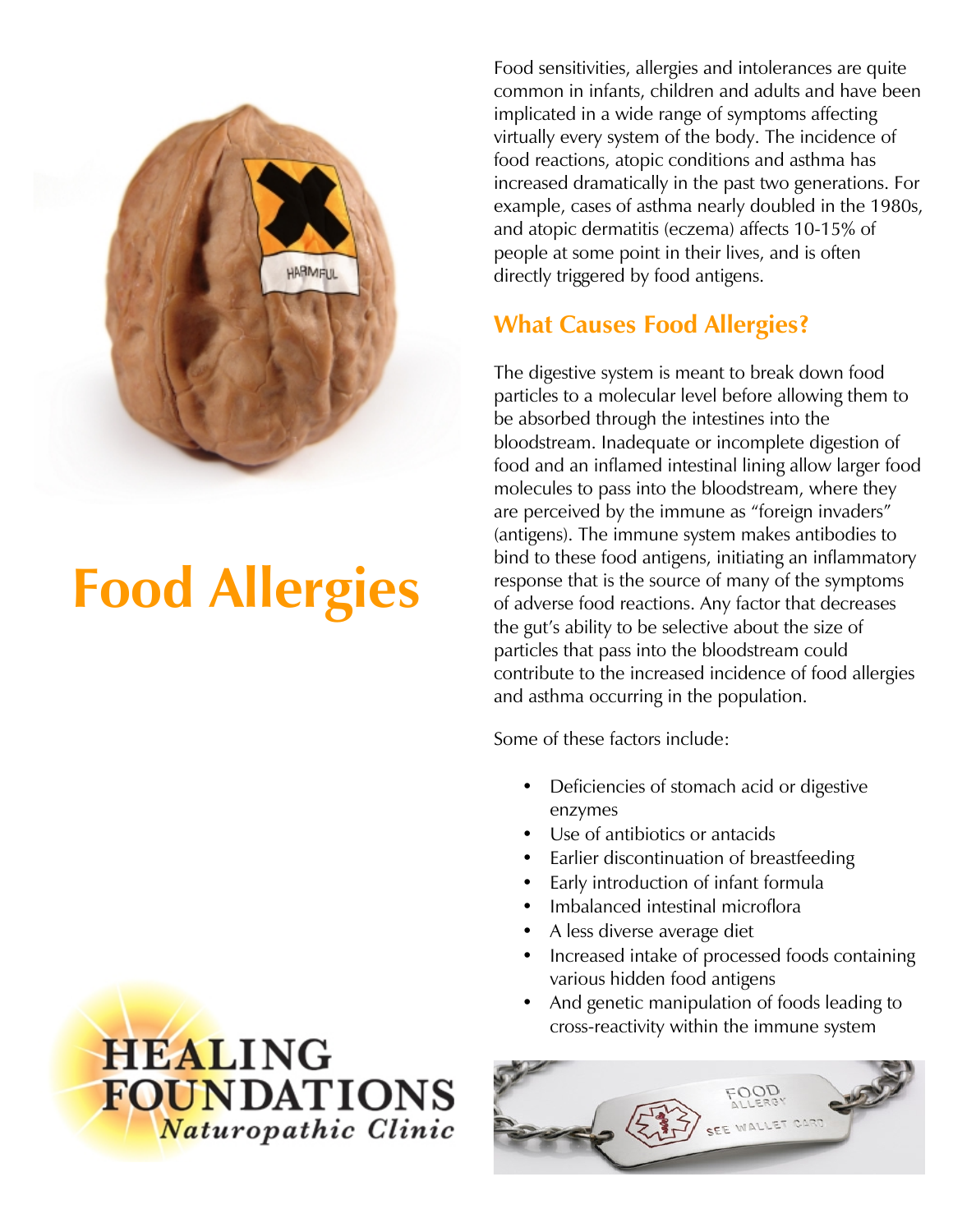## **What are the symptoms of Food Allergies?**

Food allergies trigger mild, chronic and systemic inflammation, leading to diverse symptoms in many areas of the body.

#### **Symptoms Commonly Associated with Adverse Food Reactions**

| Gastrointestinal | Canker sores, Celiac disease,      |
|------------------|------------------------------------|
|                  | chronic diarrhea, duodenal         |
|                  | ulcer, gastritis, irritable colon, |
|                  | malabsorption, ulcerative          |
|                  | colitis, vomiting                  |
| Genitourinary    | Bed-wetting, chronic bladder       |
|                  | infections, nephrosis              |
| Immune           | Chronic infections, frequent       |
|                  | ear infections                     |
| Mental-emotional | Anxiety, depression,               |
|                  | hyperactivity, poor                |
|                  | concentration, insomnia,           |
|                  | irritability, mental confusion,    |
|                  | personality change, seizures       |
| Musculoskeletal  | Arthritis, bursitis, joint pain,   |
|                  | low back pain                      |
| Respiratory      | Asthma, chronic bronchitis,        |
|                  | wheezing, congestion, itchy        |
|                  | nose or eyes                       |
| Miscellaneous    | Arrhythmia, edema, fainting,       |
|                  | fatigue, headache,                 |
|                  | hypoglycemia, itchy nose or        |
|                  | throat, migraines, sinusitis       |

Adapted from: Pizzorno (2006).



# **Food Allergy**

Food allergy involves the IgE antibody type, which cause mast cells to release histamine and trigger a process that causes airway closure, throat and tongue swelling, urticaria (hives) and possibly life-threatening anaphylaxis. The most common IgE food allergy is the peanut, affecting about 1% of children. Allergists typically screen for this type of allergy using skin prick testing. Individuals with this type of food allergy must typically avoid all exposure to the food they are allergic to and carry an EpiPen in case they are inadvertently exposed and experience an anaphylactic reaction.



## **Food Sensitivity/Intolerance**

Food sensitivities or intolerances are actually delayedtype food allergies, governed by IgG antibodies, which are implicated in an estimated 80% of all adverse food reactions. Food sensitivities can manifest with milder and non-specific symptoms, such as eczema, ear infections, headaches and migraines, diarrhea, constipation, concentration and learning difficulties, hyperactivity, poor sleep, irritability or low mood, itchy eyes and nose, sinus congestion, low energy and more. As with IgE antibodies, IgGs can cause mast cells to release histamine, thus, hives/urticaria can occur with delayed food allergies. IgG antibodies can also cause increased intestinal permeability, leading to conditions such as irritable bowel disease and IgA deficiency.